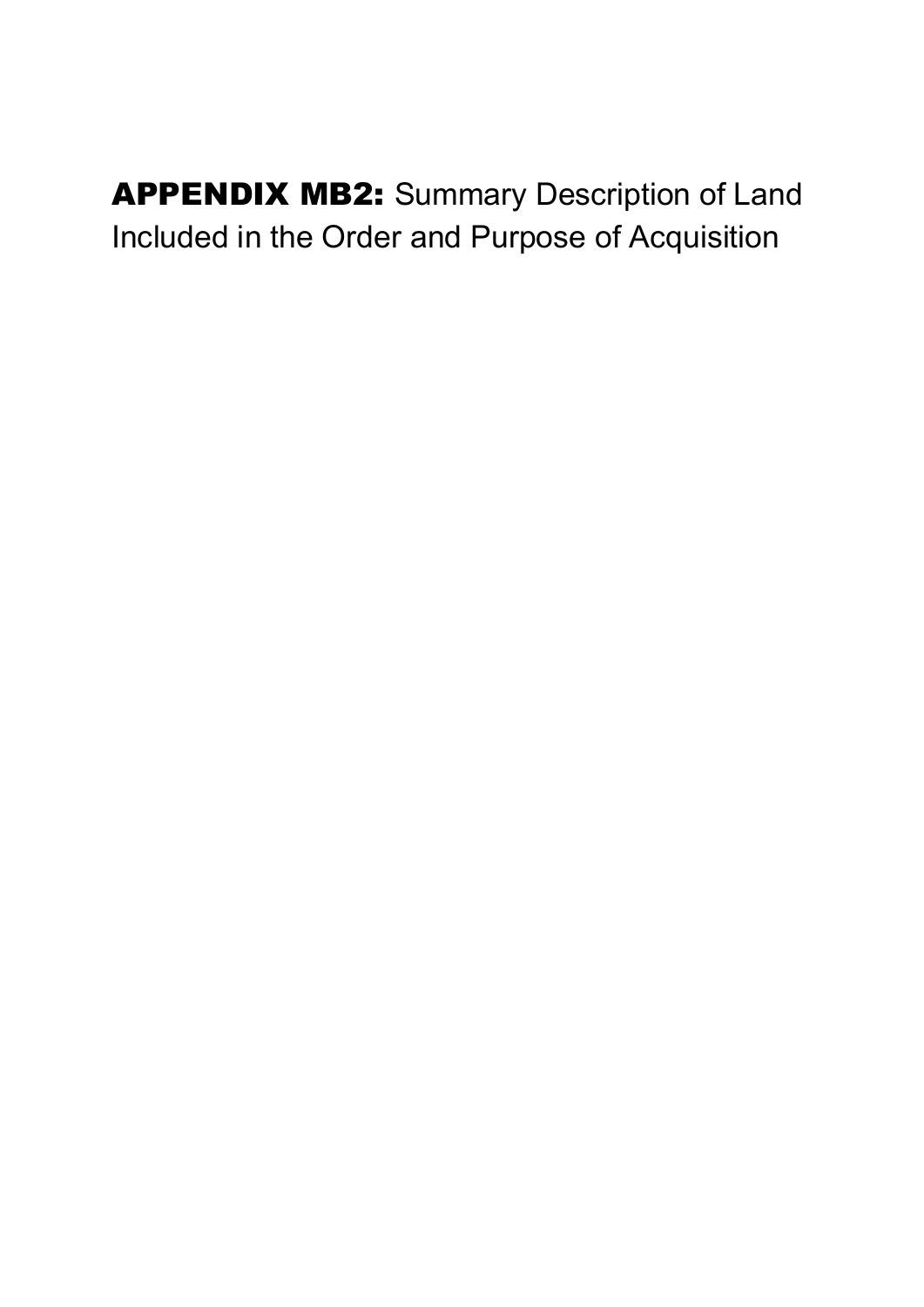## The London Borough of Enfield (Meridian Water Strategic Infrastructure Works) Compulsory Purchase Order 2020 Description of Order Land and Purpose of Acquisition

| Plot No        | Land or<br><b>Rights</b> | <b>Description</b>                                                 | Requirement                                                                                                                                                                                                                              |
|----------------|--------------------------|--------------------------------------------------------------------|------------------------------------------------------------------------------------------------------------------------------------------------------------------------------------------------------------------------------------------|
| 1              | Land                     | Public Highway                                                     | Highway works associated with Central Spine Road                                                                                                                                                                                         |
| $\overline{2}$ | Land                     | Public Highway                                                     | Highway works associated with Central Spine Road                                                                                                                                                                                         |
| $\overline{4}$ | Land                     | Hardstanding                                                       | Highway works associated with Central Spine Road                                                                                                                                                                                         |
| 5              | Right                    | Hardstanding                                                       | Temporary access to undertake works to Glover Drive                                                                                                                                                                                      |
| 6              | Right                    | Petrol station forecourt,<br>grassed area and private<br>accessway | Temporary access to undertake highway works on adjoining land                                                                                                                                                                            |
| 7              | Land                     | Private accessway                                                  | Highway works associated with Central Spine Road                                                                                                                                                                                         |
| 8              | Land                     | Private road and<br>roundabout                                     | Highway works associated with Central Spine Road                                                                                                                                                                                         |
| 9              | Land                     | Private road,<br>hardstanding                                      | roundabout, car park and Construction of new highway - Central Spine Road and North South Link Road                                                                                                                                      |
| 10             | Right                    | Car park and<br>hardstanding                                       | Temporary access to undertake works to Glover Drive                                                                                                                                                                                      |
| 11             | Right                    | Private road, car park,<br>area                                    | hardstanding and grassed Temporary access to undertake works to the North South Link Road and the Central Spine Road                                                                                                                     |
| 12             | Land                     | Private road, accessway<br>and grassed area                        | Alteration to the existing road network to provide a new two way North South Link Road running between Argon Road and<br><b>Glover Drive</b>                                                                                             |
| 13             | Right                    | Private road, footway<br>and grassed area                          | Temporary access to undertake works to the North South Link Road                                                                                                                                                                         |
| 14             | Land                     | Private road and<br>roundabout                                     | Highway works to reconfigure Argon Road roundabout                                                                                                                                                                                       |
| 15             | Right                    | Grassed area and<br>advertising hoarding                           | Temporary access to undertake works to reconfigure Argon Road roundabout                                                                                                                                                                 |
| 16             | Land                     | Private road                                                       | Alteration to the existing road network to provide a new two way North South Link Road running between Argon Road and<br>Glover Drive                                                                                                    |
| 17             | Right                    | Private road                                                       | Temporary access for use of existing private road by construction vehicles                                                                                                                                                               |
| 18             | Right                    | Private road                                                       | Temporary access for use of existing private road by construction vehicles                                                                                                                                                               |
| 19             | Right                    | Private road                                                       | Temporary access for use of existing private road by construction vehicles, plus rights of access for construction of Central<br>Spine Road and bridge. Permanent rights of access to inspect, repair and maintain new road and bridge   |
| 20             | Right                    | Private road                                                       | Temporary rights of access for construction of Central Spine Road and bridge. Permanent rights of access to inspect, repair<br>and maintain new road and bridge                                                                          |
| 21             | Right                    | Brook and culvert                                                  | Works associated with naturalisation of the Brooks, floodwater discharge into the Brooks and crane oversailing associated<br>with development of adjoining land                                                                          |
| 22             | Right                    | Brook, culvert, scrubland<br>and private access                    | Access to undertake works associated with naturalisation of the Brooks and floodwater discharge into the Brooks                                                                                                                          |
| 23             | Right                    | Private access                                                     | Access to undertake works associated with naturalisation of the Brooks and floodwater discharge into the Brooks                                                                                                                          |
| 24             | Land                     | Private access and<br>service yard                                 | Remediation and earthworks to raise land above flood levels to enable development                                                                                                                                                        |
| 25             | Land                     | Scrubland                                                          | Remediation and earthworks to raise land above flood levels to enable development                                                                                                                                                        |
| 26             | Land                     | Public highway and<br>advertising hoarding                         | Remediation and earthworks to raise land above flood levels to enable development                                                                                                                                                        |
| 27             | Land                     | Public highway                                                     | Remediation and earthworks to raise land above flood levels to enable development                                                                                                                                                        |
| 28             | Land                     | Public highway                                                     | Remediation and earthworks to raise land above flood levels to enable development                                                                                                                                                        |
| 29             | Land                     | Scrubland                                                          | Remediation and earthworks to raise land above flood levels to enable development                                                                                                                                                        |
| 30             | Land                     | Wooded area                                                        | Remediation and earthworks to raise land above flood levels to enable development                                                                                                                                                        |
| 31             | Land                     | Commercial buildings,                                              | Remediation and earthworks to raise land above flood levels to enable development                                                                                                                                                        |
| 32             | Land                     | vard and private road<br>Hardstanding                              | Remediation and earthworks to raise land above flood levels to enable development                                                                                                                                                        |
| 33             | Right                    | Brook and culvert                                                  | Works associated with naturalisation of the Brooks, floodwater discharge into the Brooks, construction of bridge over<br>adjoining airspace over the Brooks and crane oversailing associated with development of adjoining land          |
| 34             | Right                    | Brook, culvert and<br>scrubland                                    | Works associated with naturalisation of the Brooks, floodwater discharge into the Brooks, construction of bridge over the<br>Brooks (and future use and maintenance) and crane oversailing associated with development of adjoining land |
| 35             | Right                    | Private road, footway<br>and scrubland                             | Temporary access for use of existing private road by construction vehicles, plus rights of access for construction of Central<br>Spine Road and bridge. Permanent rights of access to inspect, repair and maintain new road and bridge   |
| 36             | Land                     | Bridge and scrubland                                               | Construction of bridge over Pymme's Brook for Central Spine Road                                                                                                                                                                         |
| 38             | Land                     | Private road                                                       | Construction of new highway - Central Spine Road                                                                                                                                                                                         |
| 39             | Land                     | Electricity substation                                             | Remediation and earthworks to raise land above flood levels to enable development. Construction of bridge over the Brooks.                                                                                                               |
| 40             | Right                    | Scrubland                                                          | Temporary rights to construct bridge. Permanent rights of access to inspect, repair and maintain new road and bridge                                                                                                                     |
| 41             | Right                    | Brook and culvert                                                  | Works associated with naturalisation of the Brooks, floodwater discharge into the Brooks, construction of bridge over<br>adjoining airspace over the Brooks and crane oversailing associated with development of adjoining land          |
| 42             | Land                     | Scrubland                                                          | Remediation and earthworks to raise land above flood levels to enable development                                                                                                                                                        |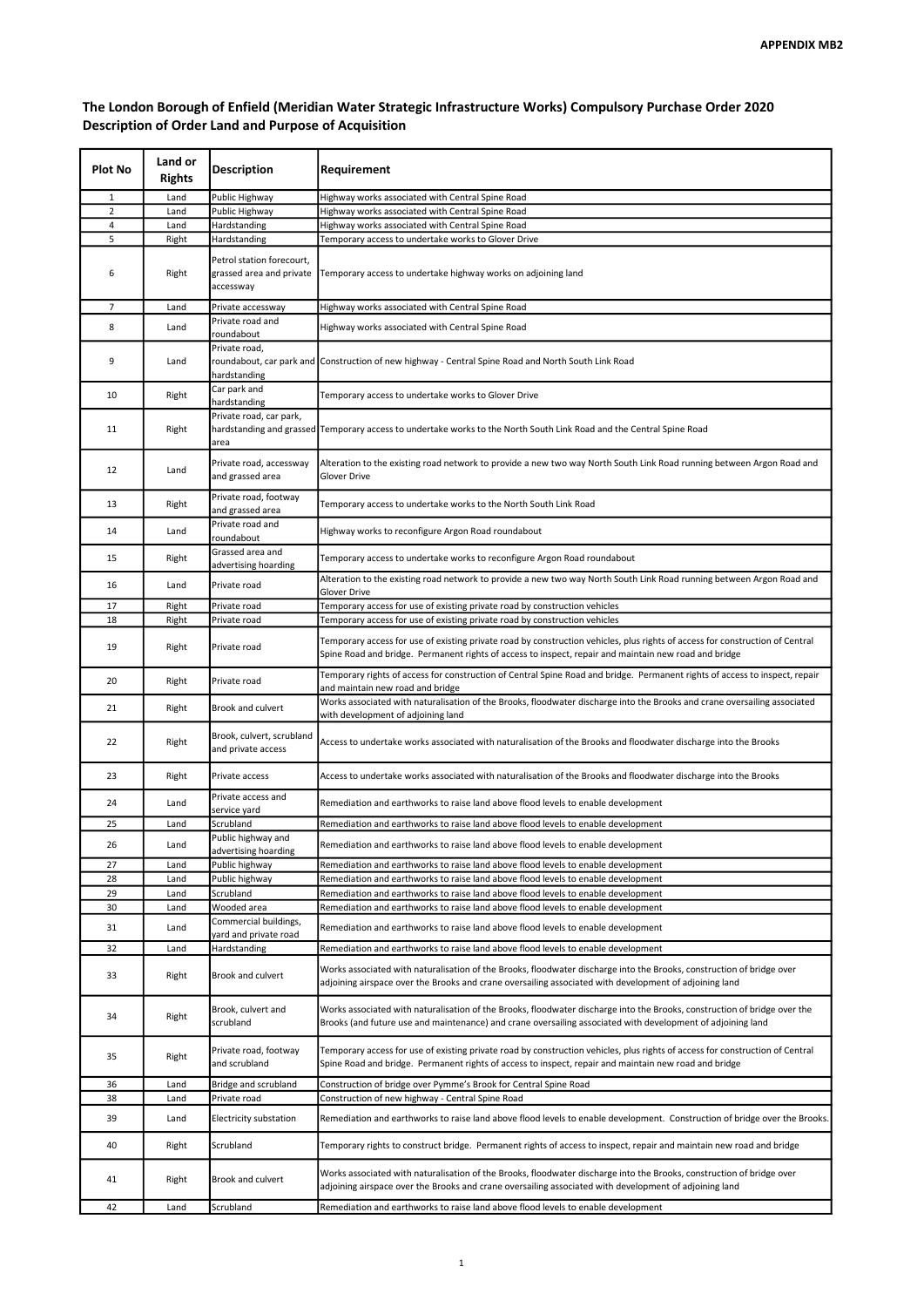| <b>Plot No</b> | Land or<br><b>Rights</b> | <b>Description</b>                                                      | Requirement                                                                                                                                                                                                                                                |
|----------------|--------------------------|-------------------------------------------------------------------------|------------------------------------------------------------------------------------------------------------------------------------------------------------------------------------------------------------------------------------------------------------|
| 43             | Right                    | Brook and culvert                                                       | Works associated with naturalisation of the Brooks, floodwater discharge into the Brooks, construction of bridge over<br>adjoining airspace over the Brooks and crane oversailing associated with development of adjoining land                            |
| 44             | Right                    | Brook and culvert                                                       | Works associated with naturalisation of the Brooks, floodwater discharge into the Brooks and crane oversailing associated<br>with development of adjoining land                                                                                            |
| 45             | Right                    | Brook and culvert                                                       | Modification / repair of the Brooks, floodwater discharge into the Brooks and crane oversailing associated with development<br>of adjoining land                                                                                                           |
| 46             | Right                    | Brook and culvert                                                       | Modification / repair of the Brooks, floodwater discharge into the Brooks, repair of bridge over adjoining airspace over the<br>Brooks and crane oversailing associated with development of adjoining land                                                 |
| 48             | Right                    | Brook and culvert                                                       | Modification / repair of the Brooks, floodwater discharge into the Brooks, repair of existing bridge over the Brooks (and<br>future use and maintenance) and crane oversailing associated with development of adjoining land                               |
| 49             | Right                    | Brook and culvert                                                       | Modification / repair of the Brooks, floodwater discharge into the Brooks, repair of bridge over adjoining airspace over the<br>Brooks and crane oversailing associated with development of adjoining land                                                 |
| 50             | Right                    | Brook and culvert                                                       | Modification / repair of the Brooks, floodwater discharge into the Brooks and crane oversailing associated with development<br>of adjoining land                                                                                                           |
| 51             | Right                    | River, bed and banks                                                    | Modification / repair of the Brooks, floodwater discharge into the Brooks, repair of bridge over adjoining airspace over the<br>Brooks and crane oversailing associated with development of adjoining land                                                 |
| 52             | Right                    | Brook and culvert                                                       | Modification / repair of the Brooks, floodwater discharge into the Brooks, repair of bridge over the Brooks (and future use<br>and maintenance) and crane oversailing associated with development of adjoining land                                        |
| 54             | Right                    | Brook and culvert                                                       | Modification / repair of the Brooks, floodwater discharge into the Brooks, repair of bridge over adjoining airspace over the<br>Brooks and crane oversailing associated with development of adjoining land                                                 |
| 55             | Right                    | Brook and culvert                                                       | Modification / repair of the Brooks, floodwater discharge into the Brooks and crane oversailing associated with development<br>of adjoining land                                                                                                           |
| 56             | Right                    | Brook and culvert                                                       | Modification / repair of the Brooks, floodwater discharge into the Brooks, construction of bridge over adjoining airspace over<br>the Brooks and crane oversailing associated with development of adjoining land                                           |
| 57             | Right                    | Brook and culvert                                                       | Modification / repair of the Brooks, floodwater discharge into the Brooks, construction of bridge over the Brooks (and future<br>use and maintenance) and crane oversailing associated with development of adjoining land                                  |
| 60             | Right                    | Brook and culvert                                                       | Modification / repair of the Brooks, floodwater discharge into the Brooks, construction of bridge over the Brooks (and future<br>use and maintenance) and crane oversailing associated with development of adjoining land                                  |
| 61             | Right                    | Brook and culvert                                                       | Modification / repair of the Brooks, floodwater discharge into the Brooks, construction of bridge over the Brooks (and future<br>use and maintenance) and crane oversailing associated with development of adjoining land                                  |
| 63             | Right                    | Brook, culvert, cable and<br>pipes                                      | Modification / repair of the Brooks, floodwater discharge into the Brooks, construction of bridge over adjoining airspace over<br>the Brooks and crane oversailing associated with development of adjoining land                                           |
| 64             | Right                    | Brook, culvert, cable and<br>pipes                                      | Modification / repair of the Brooks, floodwater discharge into the Brooks and crane oversailing associated with development<br>of adjoining land                                                                                                           |
| 65             | Right                    | Brook and culvert                                                       | Modification / repair of the Brooks, floodwater discharge into the Brooks, construction of bridge over adjoining airspace over<br>the Brooks and crane oversailing associated with development of adjoining land                                           |
| 67             | Right                    | Brook and culvert                                                       | Modification / repair of the Brooks, floodwater discharge into the Brooks, construction of bridge over the Brooks (and future<br>use and maintenance) and crane oversailing associated with development of adjoining land                                  |
| 68             | Right                    | Brook and culvert                                                       | Modification / repair of the Brooks, floodwater discharge into the Brooks, construction of bridge over adjoining airspace over<br>the Brooks and crane oversailing associated with development of adjoining land                                           |
| 69             | Right                    | Brook and culvert                                                       | Modification / repair of the Brooks, floodwater discharge into the Brooks, construction of bridge over adjoining airspace over<br>the Brooks and crane oversailing associated with development of adjoining land                                           |
| 70             | Right                    | Brook and culvert                                                       | Works associated with naturalisation of the Brooks, floodwater discharge into the Brooks and crane oversailing associated<br>with development of adjoining land                                                                                            |
| 71             | Right                    | Brook and culvert                                                       | Works associated with naturalisation of the Brooks, floodwater discharge into the Brooks and crane oversailing associated<br>with development of adjoining land                                                                                            |
| 72             | Land                     | yard                                                                    | Commercial buildings and Remediation and earthworks to raise land above flood levels to enable development. Construction of Central Spine Road and<br>bridges over the Brooks. Works associated with naturalisation of Brooks and creation of Brooks Park. |
| 73             | Right                    | Private road, footway,<br>roundabout and<br>scrubland                   | Temporary access to create ramp to connect IKEA internal roads to new Central Spine Road. Plus temporary rights of access<br>to Pymme's Brook to construct flood mitigation barrier on Brook wall                                                          |
| 74             | Right                    | Private road, footway,<br>car park and<br>hardstanding                  | Temporary access to create ramp to connect IKEA internal roads to new Central Spine Road. Plus temporary rights of access<br>to Pymme's Brook to construct flood mitigation barrier on Brook wall                                                          |
| 75             | Land                     | Brook, culvert, scrubland,<br>wooded area, service<br>yard and car park | Remediation and earthworks in connection with naturalisation of Brooks and landscaping of Brooks Park                                                                                                                                                      |
| 77             | Right                    | Brook, culvert and<br>scrubland                                         | Works associated with naturalisation of the Brooks, floodwater discharge into the Brooks and crane oversailing associated<br>with development of adjoining land                                                                                            |
| 78             | Land                     | Grassed area,<br>hardstanding and<br>scrubland                          | Remediation and earthworks to raise land above flood levels to enable development. Construction of bridge over the Brooks.<br>Works associated with naturalisation of Brooks and creation of Brooks Park.                                                  |
| 79             | Right                    | Brook and culvert                                                       | Works associated with naturalisation of the Brooks, floodwater discharge into the Brooks, construction of bridge over<br>adjoining airspace over the Brooks and crane oversailing associated with development of adjoining land                            |
| 81             | Right                    | Brook, culvert and<br>footbridge                                        | Works associated with naturalisation of the Brooks, floodwater discharge into the Brooks, construction of bridge over the<br>Brooks (and future use and maintenance) and crane oversailing associated with development of adjoining land                   |
| 82             | Right                    | Brook and culvert                                                       | Works associated with naturalisation of the Brooks, floodwater discharge into the Brooks, construction of bridge over<br>adjoining airspace over the Brooks and crane oversailing associated with development of adjoining land                            |
| 83             | Land                     | Scrubland                                                               | Remediation and earthworks in connection with naturalisation of Brooks and landscaping of Brooks Park                                                                                                                                                      |